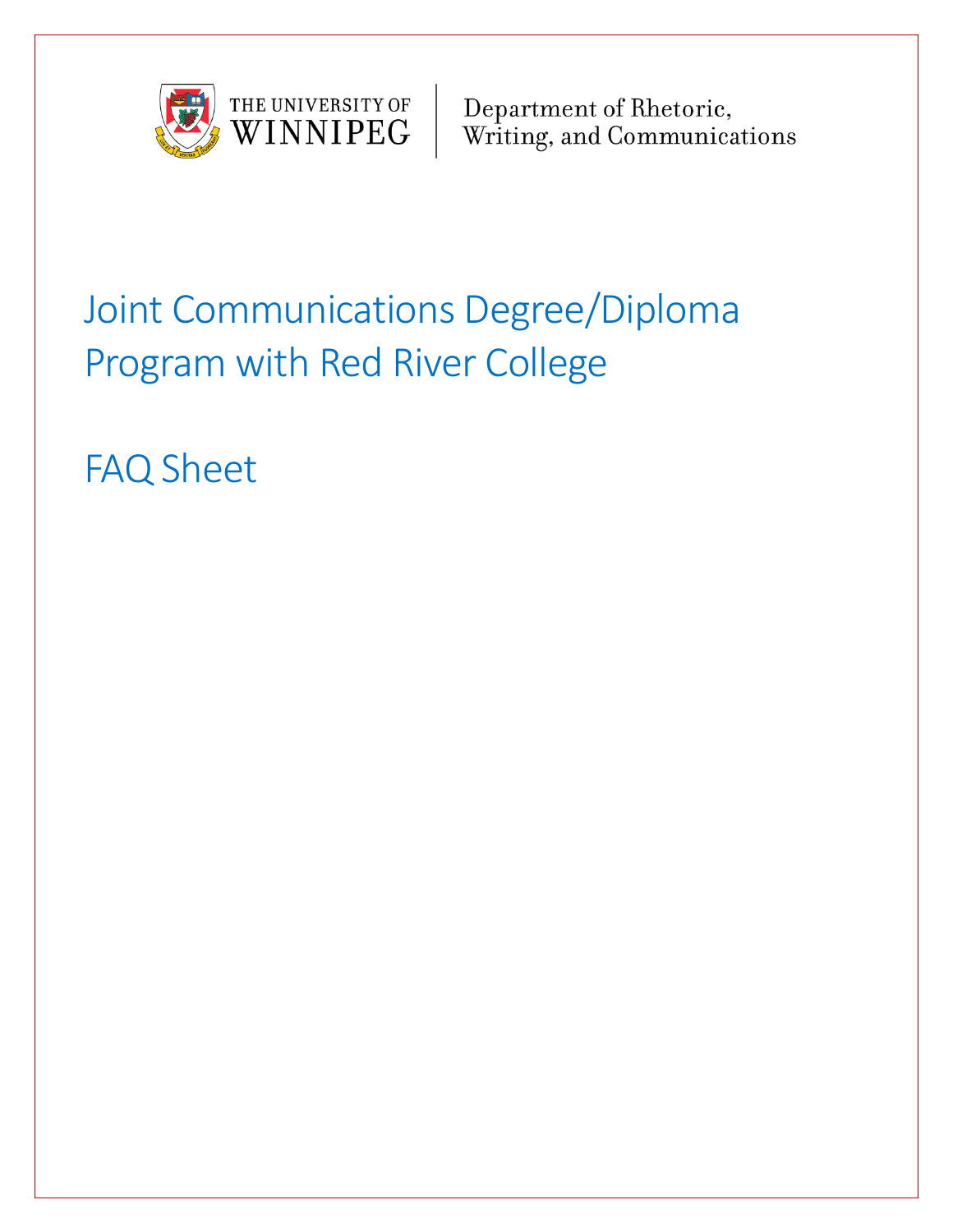# Table of Contents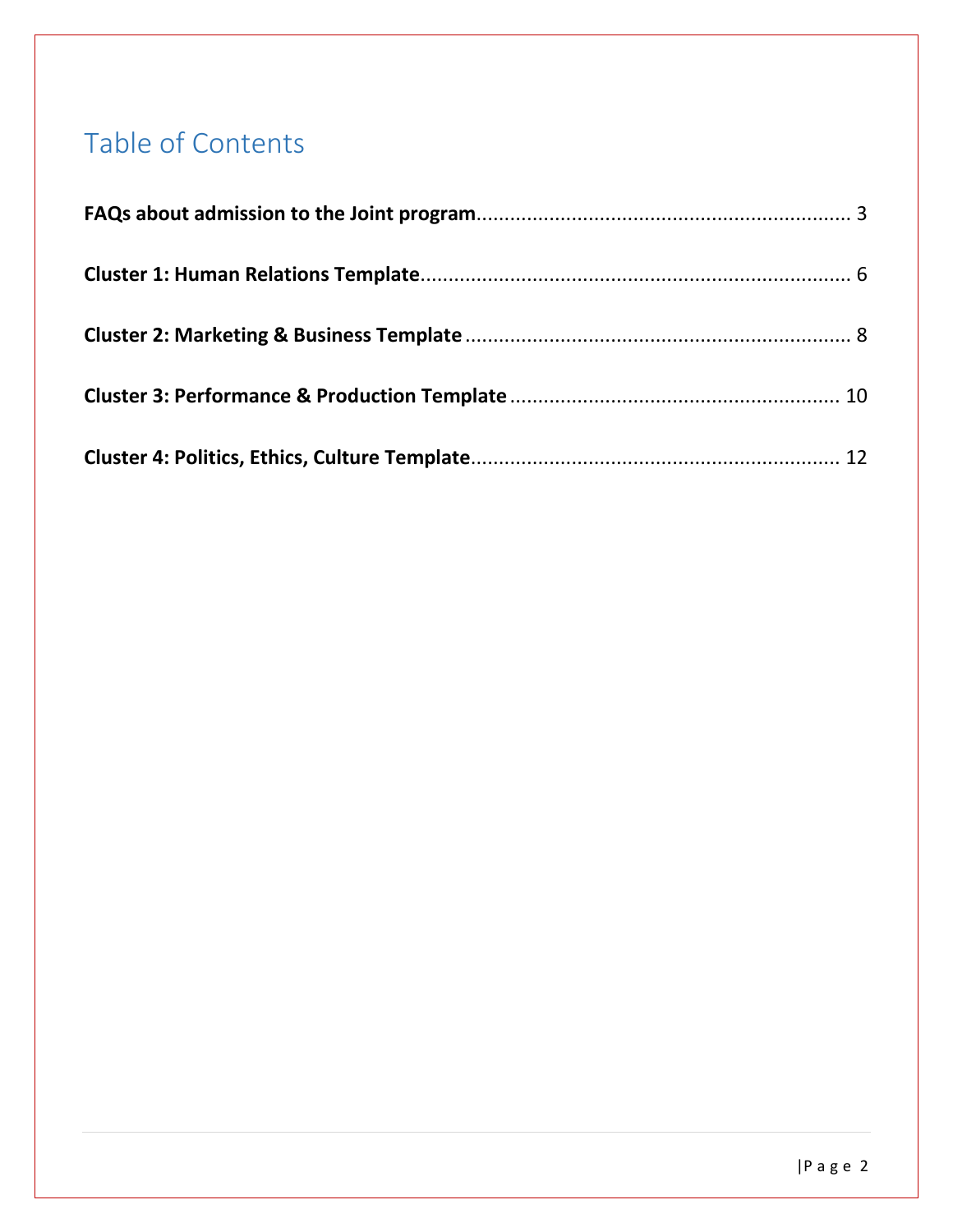<span id="page-2-0"></span>FAQs about admission to the Joint program and completing degree work at University of Winnipeg

For more information about the joint degree program, please see the Rhetoric, Writing, and Communications department website: [https://www.uwinnipeg.ca](https://www.uwinnipeg.ca/rhetoric) [/rhetoric](https://www.uwinnipeg.ca/rhetoric)

For more information about the University of Winnipeg, please see: [www.uwinnipeg.ca](http://www.uwinnipeg.ca/)

# What does the joint program require and offer in terms of the Degree?

The joint Degree/Diploma program offers you the opportunity to get both a 4-year Degree in Communications from the University of Winnipeg (U of W), and a 2-year Creative Communications Diploma from Red River College (RRC).

Normally, a 4-year degree requires the completion of 120 credit hours of university coursework. This joint program offers you the possibility of receiving the 4-year Communications degree by taking 72 credit hours of coursework at U of W, and the remaining 48 credit hours in the 2-year Creative Communications Diploma program at RRC. It offers you the opportunity to get both a degree and a diploma in Communications at the same time, as well as to experience what both university and college have to offer.

There are strict guidelines about the university courses you need to take so that your education is commensurate with the regular 4-year degree work. You will need to take 3 credit hours of Academic Writing, 6 credit hours of first year English, 6 credit hours in Science, 12 credit hours in Social Science, 3 credit hours of Indigenous Requirement courses, and at least 12 credit hours of upper-level courses offered by the Department of Rhetoric, Writing, and Communications.

You will also need to select **one** of four cluster areas (see the four clusters later in this document). You will be required to take 18 credit hours of advanced level courses from your cluster. In several cases, you may need to complete prerequisite courses in order to enter the advanced courses. Advanced Business, Psychology, Sociology, and Theatre courses require successful completion of a prerequisite. History, Political Studies and CRS waive their prerequisite.

**Please note:** many cluster courses fulfill the Social Science requirement, and this may allow students in the program to take elective courses to complete the full 72 credit hour requirement for the Degree portion of the program.

# What time frame will allow me to complete the Degree portion of the work?

In the past, we advised students to plan to complete 72 credit hours over a period of two years at U of W (12 of those credits would be taken during the Spring in the first and second year) and then attend RRC, or to complete 60 credits over two years at U of W and take the remaining 12 while attending RRC.

This plan has drawbacks. You may not have the opportunity to take courses in the Spring, or have time to take classes at U of W while attending RRC full-time. In addition, even if you are prepared for a crammed schedule, you may not find the required courses offered at the times you have available.

Spending three years at U of W before attending RRC is probably a better plan. This will allow enough time for you to gain admission into courses that can be difficult to access because they are offered every other year, scheduled at inconvenient times, or filled to capacity. Furthermore, the Creative Communications program offers opportunities for work placement, which can be helpful when looking for work immediately after you graduate. Many students have found it difficult to complete outstanding credits while on a placement or after starting a permanent position.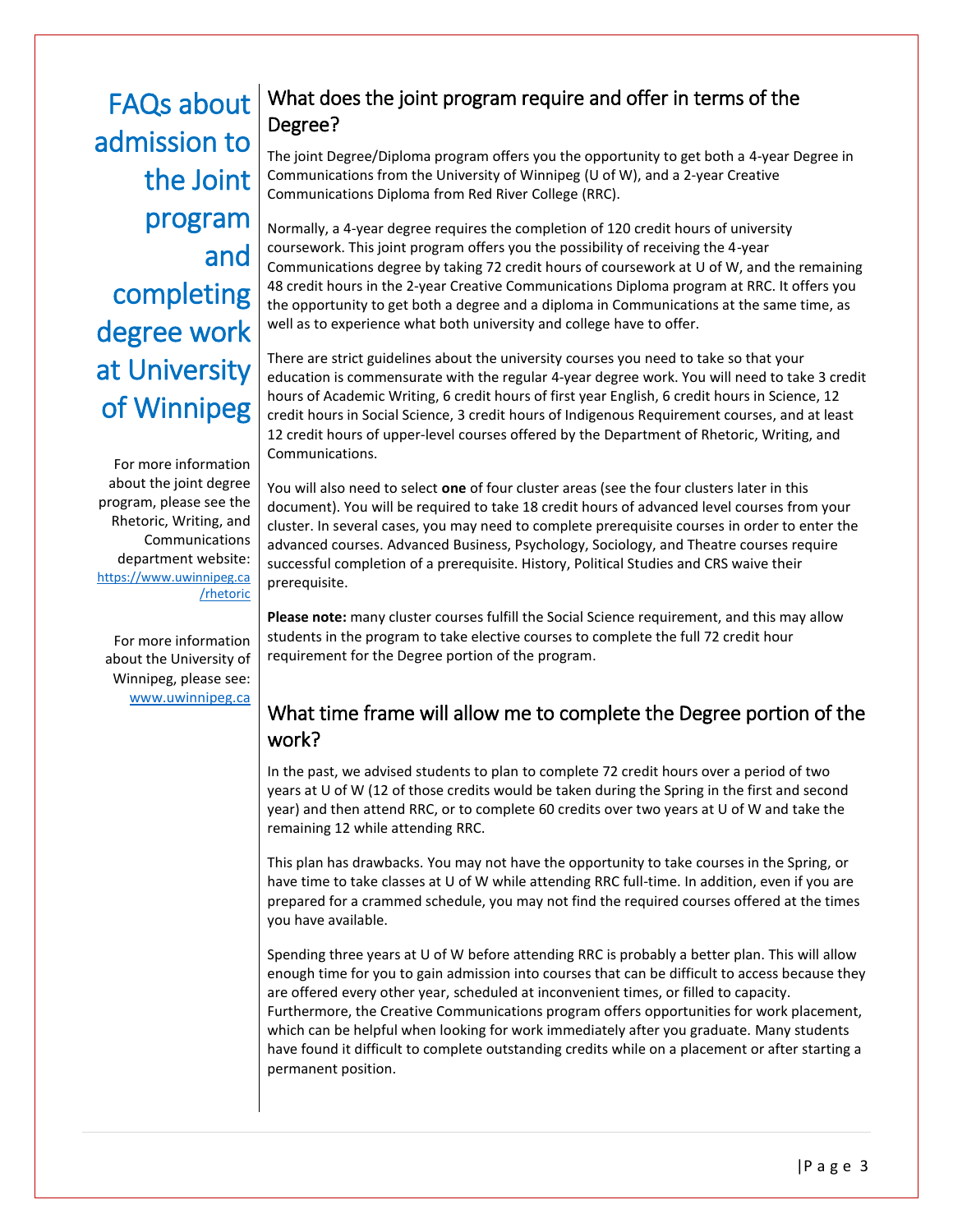# How do I enroll in the joint program?

Students are required to apply and pay an application fee at both institutions.

To apply to The University of Winnipeg, please see:<http://www.uwinnipeg.ca/apply>

- For more information on applying to U of W, contact a student recruitment officer at [welcome@uwinnipeg.ca](mailto:welcome@uwinnipeg.ca) or 204.786.9844.
- To talk to an advisor about the program, contact Dr. Jaqueline McLeod Rogers, Department Chair, [j.mcleod-rogers@uwinnipeg.ca](mailto:j.mcleod-rogers@uwinnipeg.ca)

To apply to Red River College, please see: [www.rrc.ca.](http://www.rrc.ca/) When applying to Red River College, please note:

- RRC does not reserve seats for Joint Program students. You are advised to apply to the RRC start date you wish to attend once it is advertised on RRC's website at [www.rrc.ca/cre.](http://www.rrc.ca/cre)
- The annual application intake opens on March 1 and closes the following February 28. For example, for the Fall 2022 start date, applications will be accepted between March 1, 2021 and February 28, 2022.
- A selection process will determine final candidates. Offers of admittance will be made to qualified applicants based on portfolio scores in descending order until all available seats are filled. Applicants who are not offered a seat may reapply for a future intake by submitting a new application, application fee, and portfolio based on the portfolio specifications for that application year.
- For further information on applying to the Creative Communications program at RRC contac[t register@rrc.ca](mailto:register@rrc.ca) or 204.632.2327.
- To talk to an advisor about the program, contact Kelly Stifora, Coordinator, [rstifora@rrc.ca](mailto:rstifora@rrc.ca)

# Choosing First Year Courses

It's important to choose first-year courses that prepare you to take the advanced courses in a single cluster. The cluster templates on the following pages will suggest possible paths for your first year of study.

# What are the 4 clusters?

On the following pages are the clusters as they are currently constituted. Because courses and offerings are revised in other departments, this list is updated on a yearly basis to reflect actual course offerings.

Choosing a particular cluster provides a concentrated focus for your university degree work. The clusters correspond roughly to the four majors offered in the Creative Communications program at RRC, but students are not required to select a cluster that matches their eventual major at Red River College – the cluster you choose at U of W does not affect which courses you can select in the Diploma program.

**Please note:** you will need to complete 18 credit hours of cluster courses. The Department may approve additional courses for inclusion (course substitutions), which seem to fit coherently with others in the cluster; students seeking such approval should consult with the Rhetoric, Writing, and Communications Department Chair.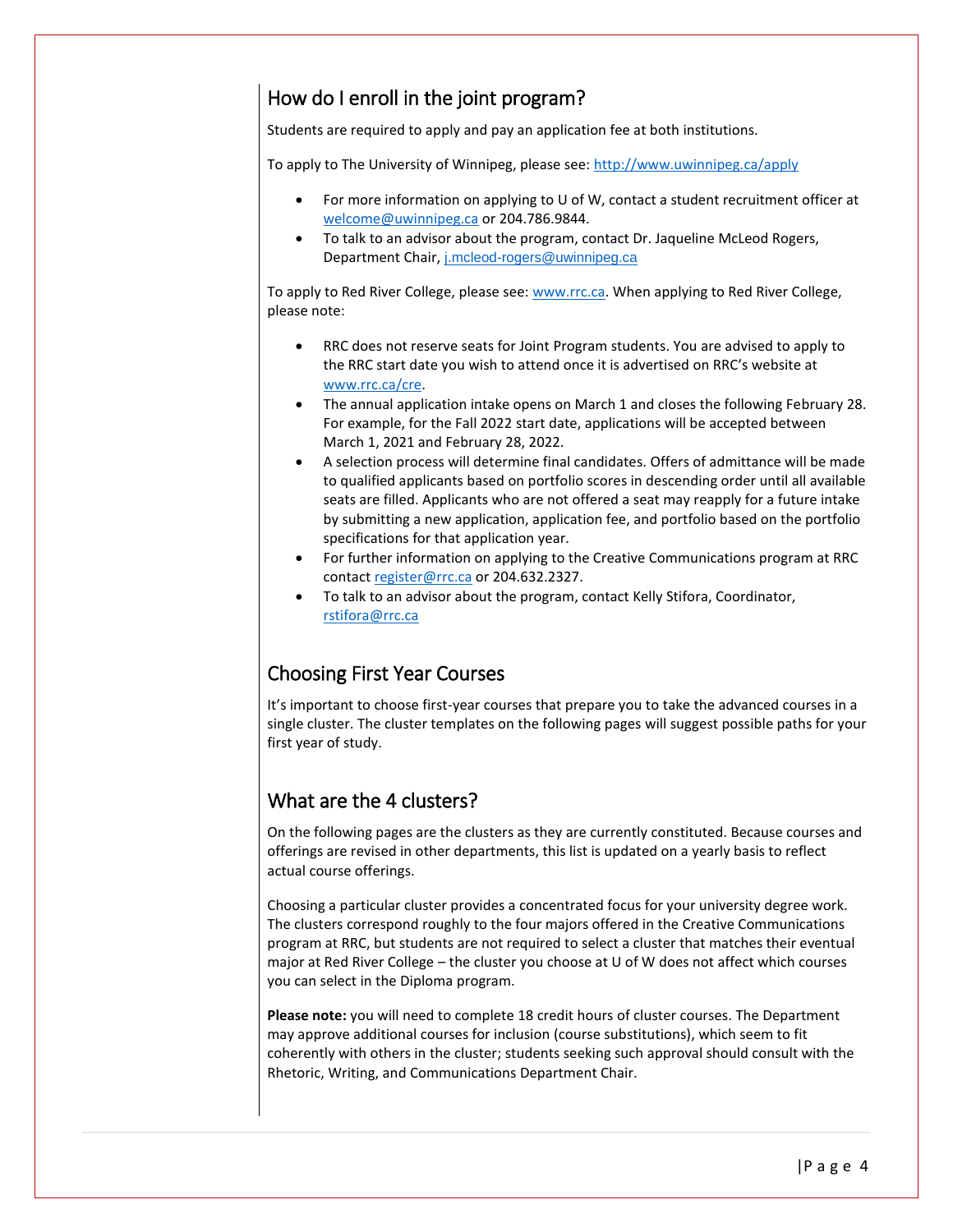# Template Examples of Course Work for Each Cluster

The templates that follow in the next several pages are guidelines and the courses listed are meant to provide examples to guide your choices. In any case where the University's Academic Calendar and this FAQ sheet differ, the Calendar takes precedence.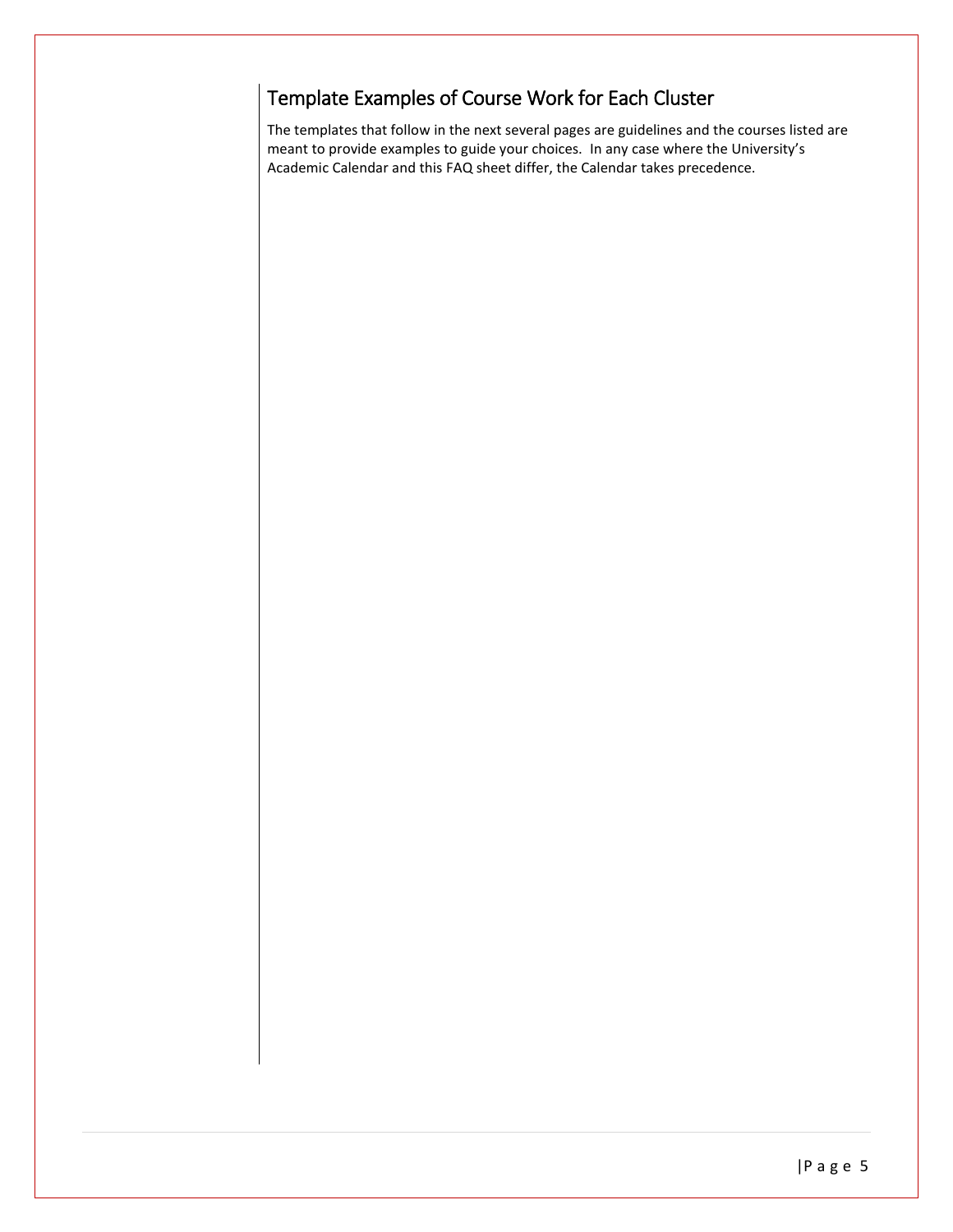# <span id="page-5-0"></span>Human **Relations Template**

#### **This template provides an example of one way to pursue this cluster as part of the requirements for the Joint Communications Program.**

Due to the prerequisites involved in this cluster and the rotation of upper-level courses, this path cannot normally be completed within two years, even for a student who plans to take Spring classes.

# Cluster 1: First year – Fall/Winter (24-30 credit hours)

### **Required Courses**

# **3 credit hours of first-year Rhetoric and Writing courses:**

- RHET-1120(3) Introduction to Rhetoric and Communications
- RHET-1102(3) Academic Writing: Social Sciences, or any other Academic Writing section (unless exempt from taking Academic Writing)

### **6 credit hours of first-year English:**

- ENGL-1004(3) Introduction to English: Reading Culture **and** any other 3 credit hour first year English course **or**
- ENGL-1001(6) English 1

# **6 credit hours of Science**:

Can be fulfilled by a number of courses (see Degree & Major Requirements section of Academic Calendar for full list).

### **12 credit hours in Social Sciences:**

Can be fulfilled by a number of courses, including many Psychology and Sociology courses (see Degree & Major Requirements section of Academic Calendar for full list).

### **3 credit hours of Indigenous Requirement courses:**

Can be fulfilled by a number of courses, including RHET-2141(3) Representations of Indigeneity (see Degree & Major Requirements section of Academic Calendar for full list).

### **Prerequisites for Cluster 1: Human Relations (prerequisites do not count toward the major requirements):**

- PSYC-1000(6) Introductory Psychology *(prerequisite for PSYC-2400 & PSYC-2410)*
- SOC-1101(6) Introduction to Sociology *(prerequisite for SOC-2105 & SOC-2118)*

# Second & subsequent years – Fall/Winter (24-30 credit hours)

# **Required Courses**

# **One of the following:**

- RHET-2131(3) Professional Style and Editing
- RHET-2530 (3) Rhetorical Grammar
- RHET-3340(3) Strategies in Technical and Professional Communication

# **One of the following:**

- RHET-2135(3) Rhetorical Criticism
- RHET-4151(3) Critical Theories of Discourse and Ideology
- RHET-4152 (3) Digital Rhetorics

#### **6 additional credit hours of RHET-2000 or RHET-3000. The following is recommended:**

• RHET-2137(3) Contemporary Communication Theories

**Electives**  Students may take additional courses as electives after completing the requirements on the right (if necessary to complete 72 credit hours).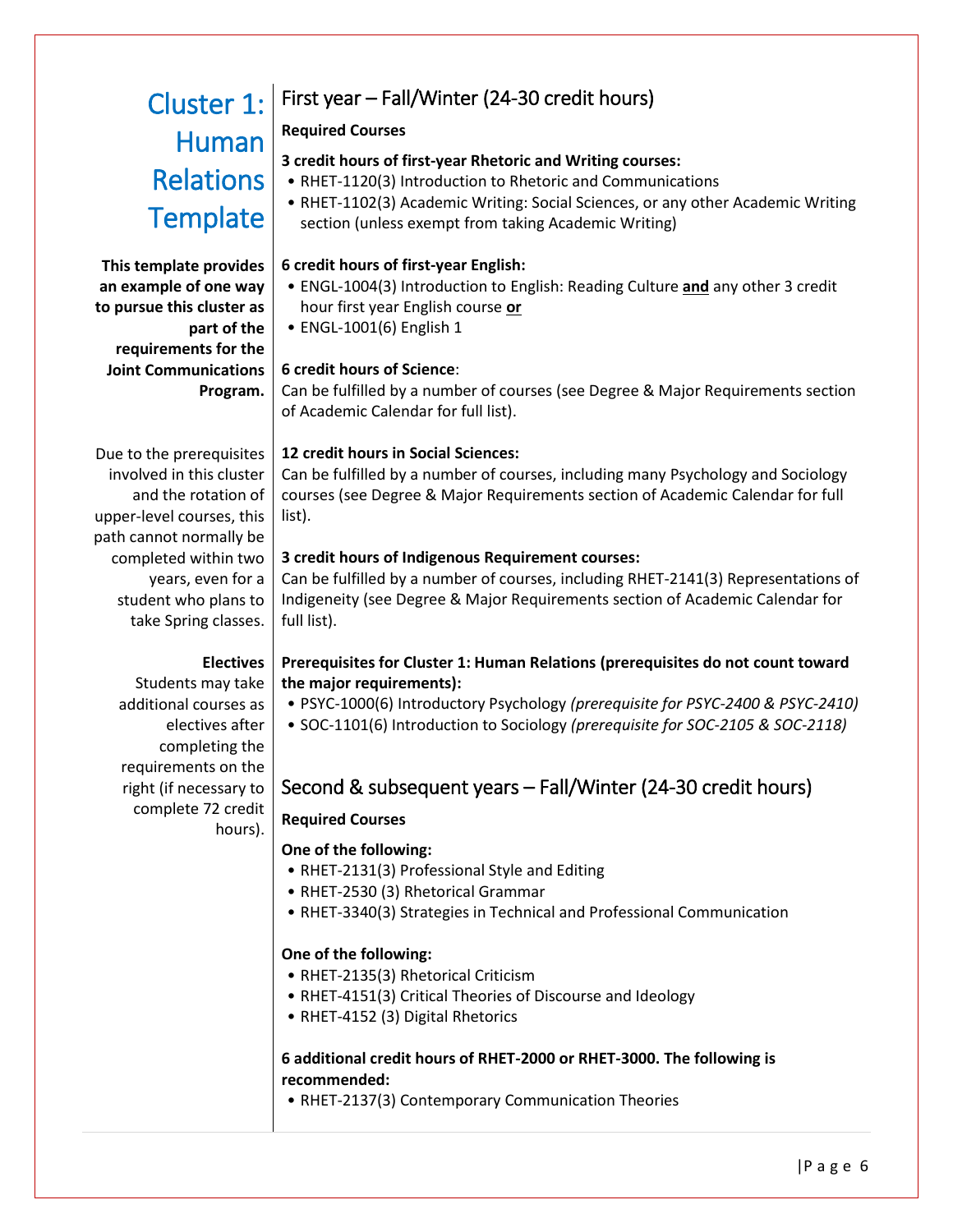#### **18 credit hours of cluster courses:**

Cluster 1: Human Relations Template - Cont'd

A minimum of 12 credit hours must be taken from the courses listed below. The remaining 6 credit hours may be fulfilled by taking upper-level courses offered by the Department of Rhetoric, Writing, and Communications (beyond the 12 credit hours required above) and/or the Department of English.

| • CRS-2241(3) Conflict & Culture                                   | · PSYC-3480(3) Interpersonal Comm.                      |
|--------------------------------------------------------------------|---------------------------------------------------------|
| • CRS-2252(3) Conflict &<br>Communication                          | $\bullet$ SOC-2105(6) Race, Ethnic &<br>Aboriginal Rel. |
| • PSYC-2400(3) Social Psychology I<br>(prerequisite for PSYC-3480) | • SOC-2118(6) Sex & Gender Rel.                         |
| • PSYC-2410(3) Social Psychology II                                |                                                         |

*(There may be other relevant courses in Conflict Resolution Studies, Psychology and Sociology; please consult with the Rhetoric, Writing, and Communications Department Chair.)*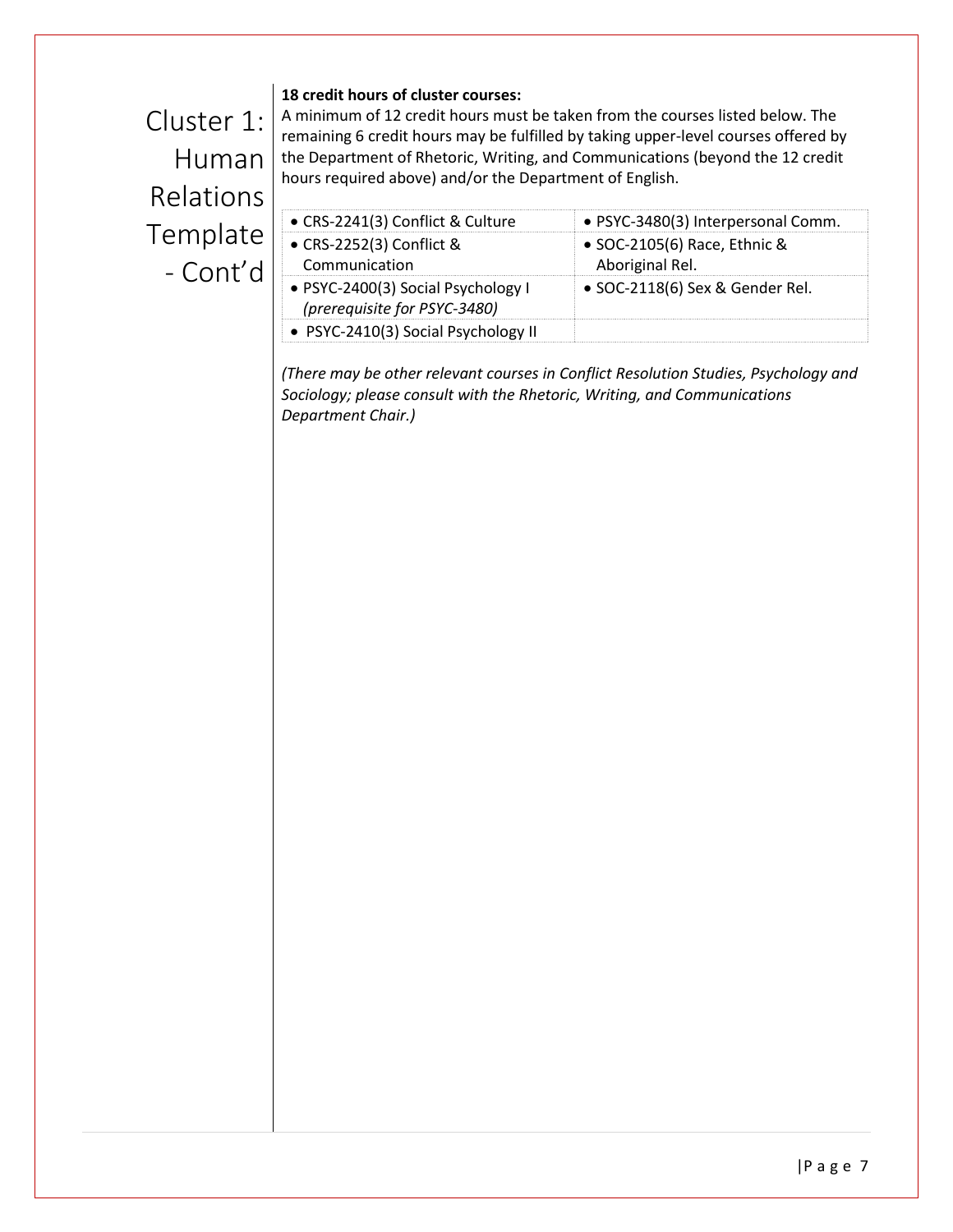# <span id="page-7-0"></span>Marketing & **Business Template**

**This template provides an example for students pursuing this cluster as part of the requirements for the Joint Communications Program.**

#### **During the Spring of your first year:** Students who intend to complete 72 credit hours at the U of W in two years should register for at least 6 credit hours in the Spring session of their first year.

#### **During the Spring of your second year:**  Students who intend to complete 72 credit hours at the U of W in two years should register for their last few credit hours in the Spring session of their

#### **Electives**

second year.

Students may take additional courses as electives after completing the requirements on the right (if necessary to complete 72 credit hours)

# Cluster 2: First year – Fall/Winter (24-36 credit hours)

#### **Required Courses**

#### **3 credit hours of first-year Rhetoric and Writing courses:**

- RHET-1120(3) Introduction to Rhetoric and Communications
- RHET-1102(3) Academic Writing: Social Sciences, or any other Academic Writing section (unless exempt from taking Academic Writing)

#### **6 credit hours of first-year English:**

- ENGL-1004(3) Introduction to English: Reading Culture **and** ENGL-1005(3) Introduction to English: Reading to Write **or**
- ENGL-1001(6) English 1

#### **6 credit hours of Science**:

Can be fulfilled by a number of courses (see Degree & Major Requirements section of Academic Calendar for full list).

#### **12 credit hours in Social Sciences:**

Can be fulfilled by a number of courses (see Degree & Major Requirements section of Academic Calendar for full list).

#### **3 credit hours of Indigenous Requirement courses:**

Can be fulfilled by a number of courses, including RHET-2141(3) Representations of Indigeneity (see Degree & Major Requirements section of Academic Calendar for full list).

#### **Prerequisites for Cluster 2: Marketing & Business (prerequisites do not count toward the major requirements):**

- BUS-1201(3) Introduction to Business I *(prerequisite for BUS-2103)*
- BUS-1202(3) Introduction to Business II *(prerequisite for BUS-2103 & BUS-2210)*
- BUS-2002(3) Fundamentals of Financial Accounting **or** BUS-2010(3) Fundamentals of Financial Management and Administration *(prerequisite for BUS-4901)*
- BUS-2210(3) Fundamentals of Marketing *(prerequisite for BUS-3230, BUS-3240, BUS-3271 & BUS-4901)*
- BUS-2440(3) Fundamentals of Human Resource Management *(prerequisite for BUS-4901)*
- BUS-2501(3) Fundamentals of Operations Management *(prerequisite for BUS-4901)*
- BUS-3110(3) Ethics in Management **or** BUS-3255(3) Social Enterprise: From Theory to Practice **or** IDS-3101(3) Development Ethics **or** PHIL-2201(3) Moral Philosophy **or** PHIL-2230(3) Moral Issues in Business **or** PHIL-2233(3) Environmental Ethics **or** CRS-3231(3) Ethics in Conflict Resolution *(prerequisite for BUS-4901)*
- ECON-1201(3) Quantitative Methods for Economics and Business **or** MATH-1301(3) Applied Mathematics for Business & Administration *(prerequisite for BUS-2103)*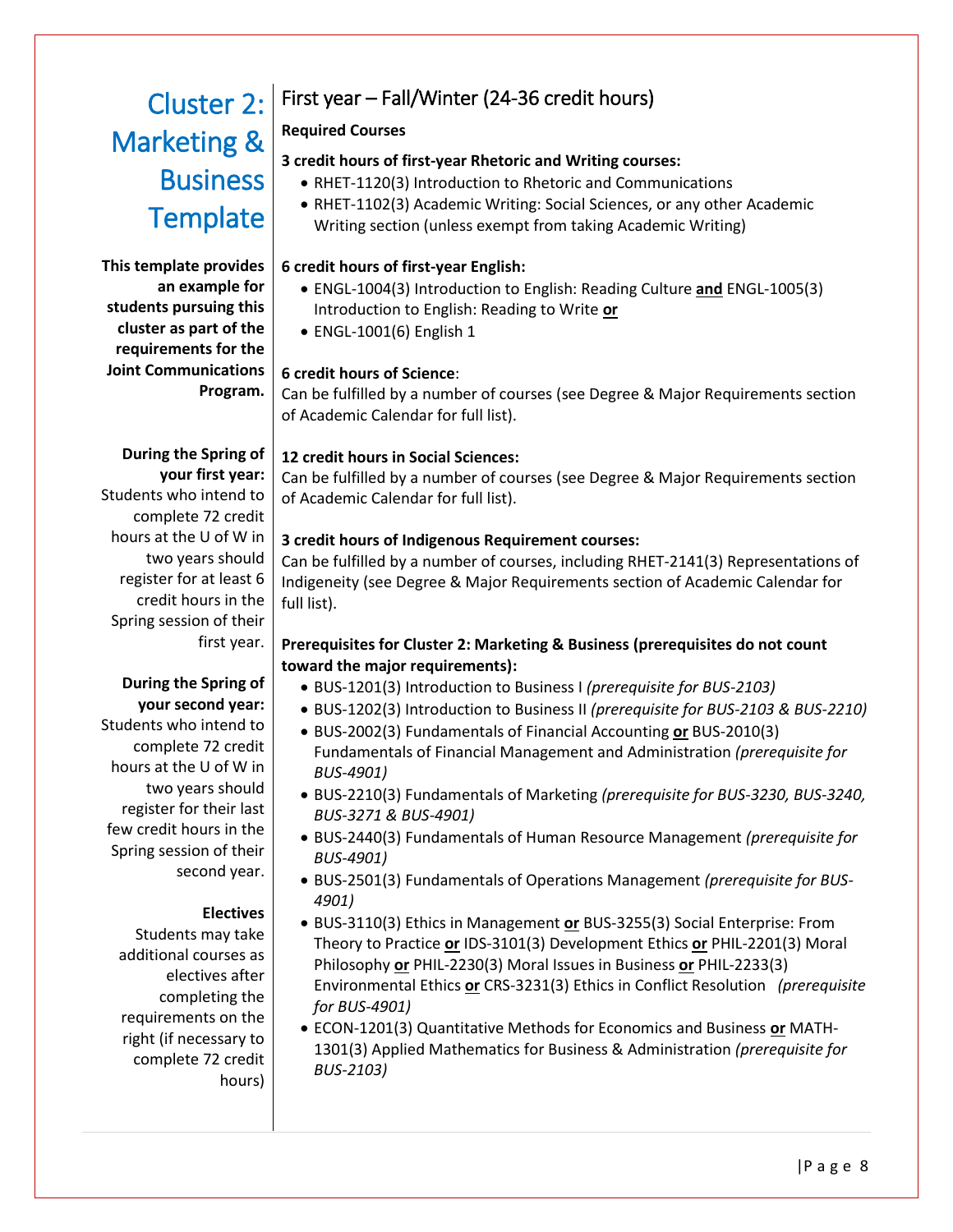# Second & subsequent years – Fall/Winter (24-36 credit hours)

Cluster 2: Marketing & **Business Template** - Cont'd

.

### **Required Courses**

#### **One of the following:**

- RHET-2131(3) Professional Style and Editing
- RHET-2530 (3) Rhetorical Grammar
- RHET-3340(3) Strategies in Technical and Professional Communication

#### **One of the following:**

- RHET-2135(3) Rhetorical Criticism
- RHET-4151(3) Critical Theories of Discourse and Ideology
- RHET-4152 (3) Digital Rhetorics

#### **6 additional credit hours of RHET-2000 or RHET-3000. The following are recommended:**

- RHET-2137(3) Contemporary Communication Theories
- RHET-3320(3) Forms of Inquiry in Written Communication

#### **18 credit hours of cluster courses:**

A minimum of 12 credit hours must be taken from the courses listed below. The remaining 6 credit hours may be fulfilled by taking upper-level courses offered by the Department of Rhetoric, Writing, and Communications (beyond the 12 credit hours required above) and/or the Department of English.

| • BUS-2103(3) Fundamentals of    | • BUS-3271(3) Marketing Research |
|----------------------------------|----------------------------------|
| Organizational Behaviour         |                                  |
| (prerequisite for BUS-4901)      |                                  |
| • BUS-3230(3) Advertising        | • BUS-4901(3) Business Strategy  |
| · BUS-3240(3) Consumer Behaviour | • HIST-2120(3) Business History  |

*(There may be other relevant courses in Business and Administration; please consult with the Rhetoric, Writing, and Communications Department Chair.)*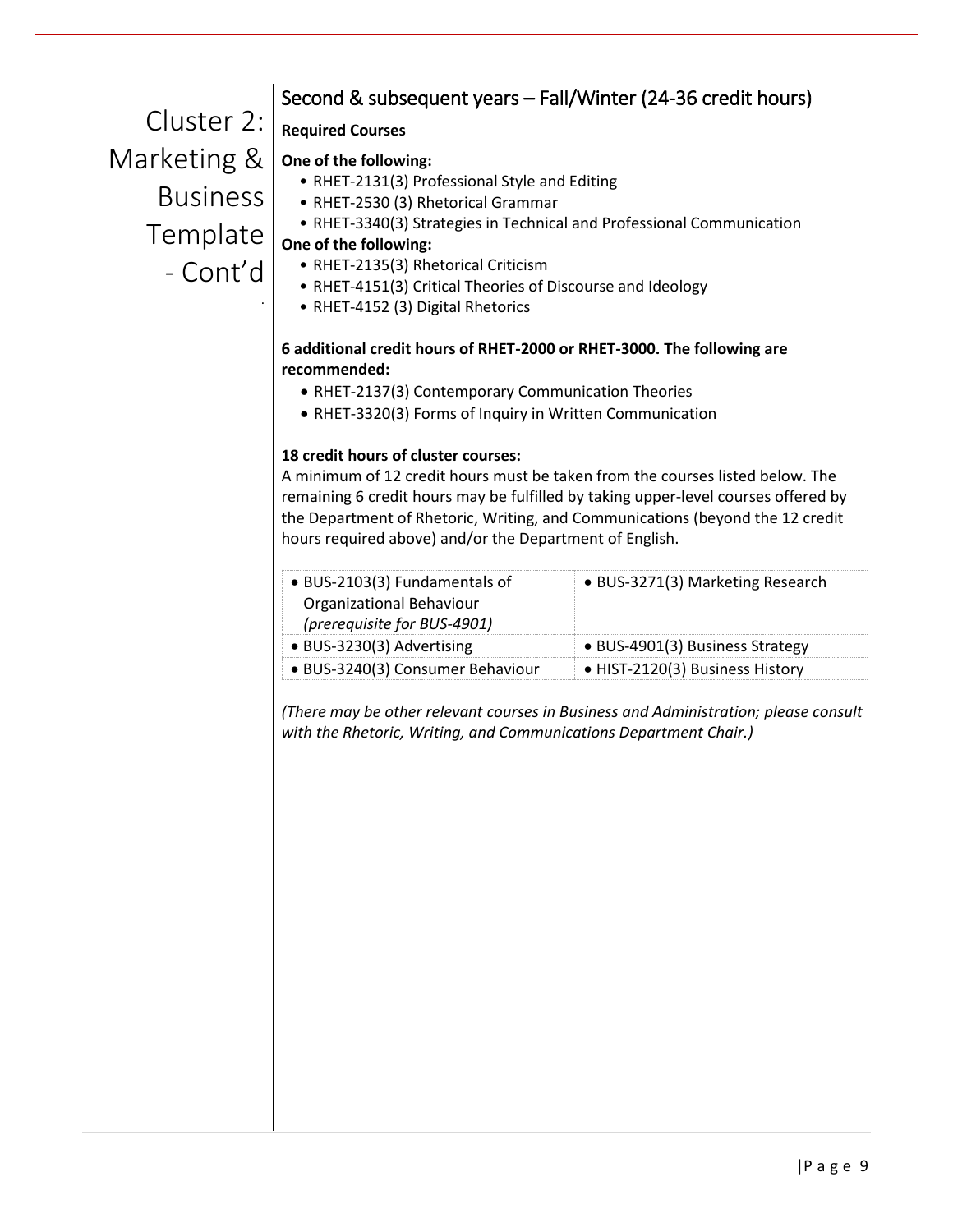# <span id="page-9-0"></span>Cluster 3: **Performance** & Production **Template**

**This template provides an example for students pursuing this cluster as part of the requirements for the Joint Communications Program.**

# **During the Spring of**

**your first year:** Students who intend to complete 72 credit hours at the U of W in two years should register for at least 6 credit hours in the Spring session of their first year.

#### **During the Spring of your second year:**

Students who intend to complete 72 credit hours at the U of W in two years should register for their last few credit hours in the Spring session of their second year.

#### **Electives**

hours).

### **One of the following:**

**Required Courses**

- RHET-2131(3) Professional Style and Editing
- RHET-2530 (3) Rhetorical Grammar
- RHET-3340(3) Strategies in Technical and Professional Communication

#### **One of the following:**

- RHET-2135(3) Rhetorical Criticism
- RHET-4151(3) Critical Theories of Discourse and Ideology
- RHET-4152 (3) Digital Rhetorics

#### **Required Courses**

#### **3 credit hours of first-year Rhetoric and Writing courses:**

First year – Fall/Winter (24-36 credit hours)

- RHET-1120(3) Introduction to Rhetoric and Communications
- RHET-1102(3) Academic Writing: Social Sciences, or any other Academic Writing section (unless exempt from taking Academic Writing)

#### **6 credit hours of first-year English:**

- ENGL-1004(3) Introduction to English: Reading Culture **and** ENGL-1005(3) Introduction to English: Reading to Write **or**
- ENGL-1001(6) English 1

#### **6 credit hours of Science**:

Can be fulfilled by a number of courses (see Degree & Major Requirements section of Academic Calendar for full list).

#### **12 credit hours in Social Sciences:**

Can be fulfilled by a number of courses (see Degree & Major Requirements section of Academic Calendar for full list).

#### **3 credit hours of Indigenous Requirement courses:**

Can be fulfilled by a number of courses, including RHET-2141(3) Representations of Indigeneity (see Degree & Major Requirements section of Academic Calendar for full list).

#### **Prerequisites for Cluster 3: Performance & Production:**

- THFM-1001(6) Introduction to Theatre: Performance **or** THFM-1002(6) Introduction to Theatre: General *(prerequisite for THFM-2101, THFM-2801 & THFM-2803)*
- THFM-1001(6) Introduction to Theatre: Performance *(prerequisite for THFM-2310)*
- THFM-1010(6) Introduction to Film *(prerequisite for THFM-2310 & THFM-2611)*

# Second & subsequent years – Fall/Winter (24-36 credit hours)

- 
- 

# Students may take additional courses as electives after completing the requirements on the

right (if necessary to complete 72 credit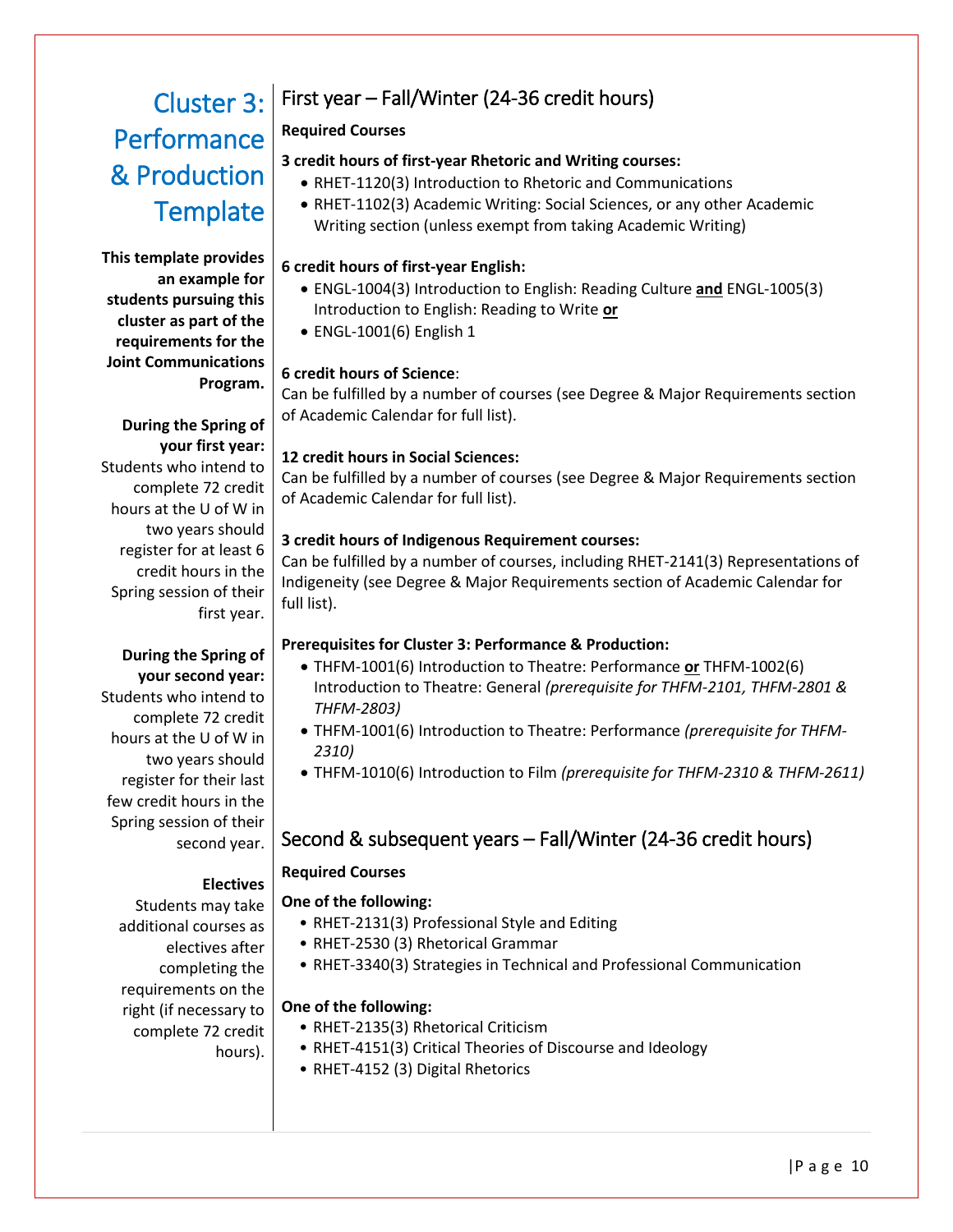#### **6 additional credit hours of RHET-2000 or RHET-3000. The following are recommended:**

Cluster 3: Performance & Production Template - Cont'd

- RHET-2145(3) Theories and Practices of Oral Communication
- RHET-3139(3) Rhetoric of Visual Representation

#### **18 credit hours of cluster courses:**

A minimum of 12 credit hours must be taken from the courses listed below. The remaining 6 credit hours may be fulfilled by taking upper-level courses offered by the Department of Rhetoric, Writing, and Communications (beyond the 12 credit hours required above) and/or the Department of English.

Some courses may have co-requisites such as labs. Check Academic Calendar for corequisite details:

| • THFM-2101(6) Acting Theory &<br>Practice (prerequisite for THFM-<br>3110)       | • THFM-2612(3) Script & the Small<br>Screen: TV           |
|-----------------------------------------------------------------------------------|-----------------------------------------------------------|
| • THFM-2310(6) Filmmaking I: Screen<br>Narrative (prerequisite for THFM-<br>3310) | • THFM-2801(6) Theatrical Production                      |
| • THFM-2410(6) History of Film                                                    | • THFM-2803(3) Intro Lighting &<br>Sound                  |
| • THFM-2502(3) Voice & Speech Skills<br>for Presentation & Performance            | • THFM-3110(6) Screen Acting                              |
| • THFM-2610(3) Script & Screen                                                    | • THFM-3310(6) Filmmaking II:<br>Directing the Short Film |
| • THFM-2611(3) Intro to Screenwriting                                             | • THFM-3802(3) Stage Management                           |

*(There may be other relevant courses in Theatre and Film; please consult with the Rhetoric, Writing, and Communications Department Chair.)*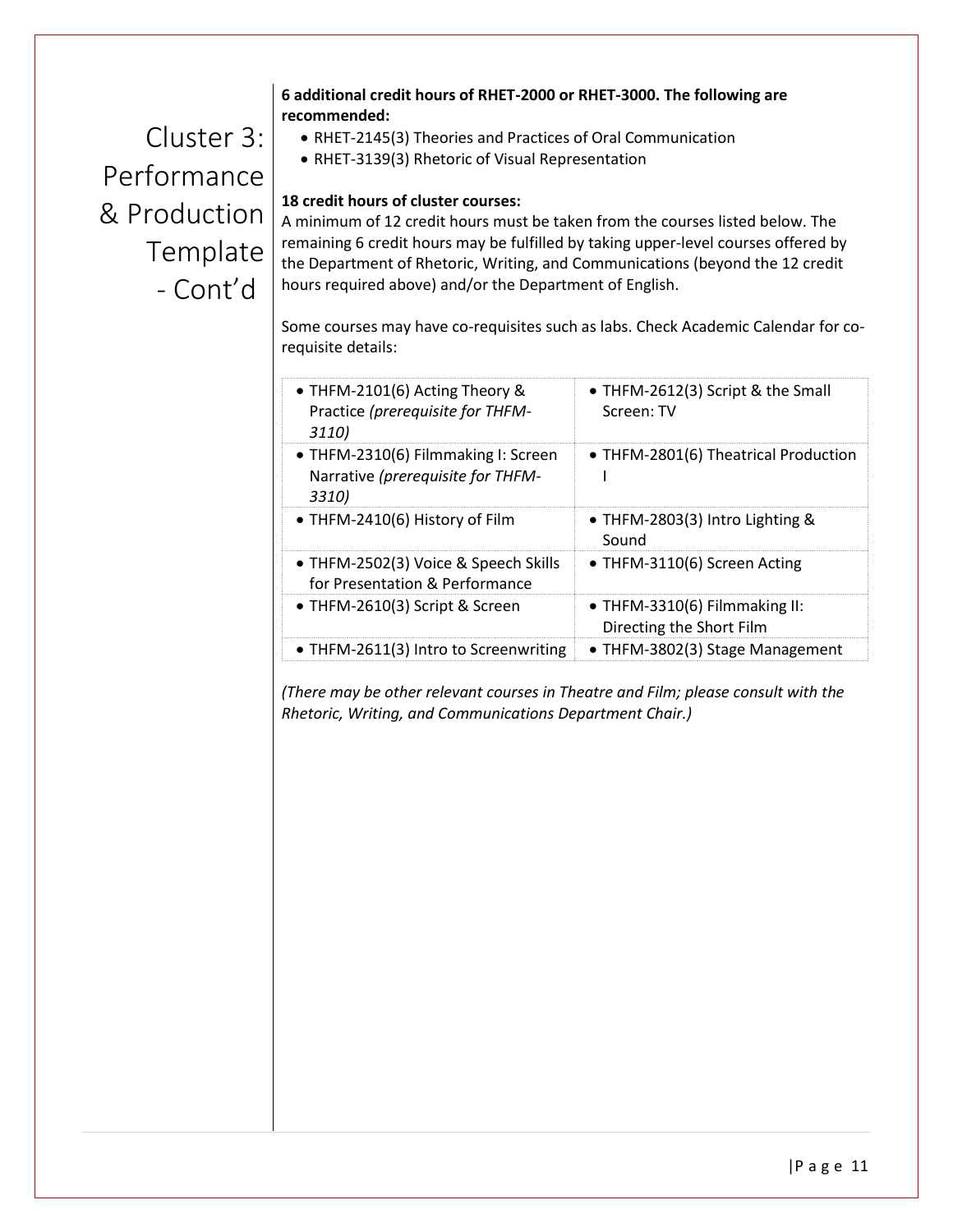# <span id="page-11-0"></span>Cluster 4: Ethics, **Culture Template**

**This template provides an example for students pursuing this cluster as part of the requirements for the Joint Communications Program.**

# **During the Spring of your first year:**

Students who intend to complete 72 credit hours at the U of W in two years should register for at least 6 credit hours in the Spring session of their first year.

#### **During the Spring of your second year:**  Students who intend to complete 72 credit hours at the U of W in two years should register for their last few credit hours in the Spring session of their second year.

#### **Electives**

Students may take additional courses as electives after completing the requirements on the right (if necessary to complete 72 credit hours).

# First year – Fall/Winter (24-36 credit hours)

# **Required Courses**

# Politics,  $\left| \frac{1}{3} \right|$  a credit hours of first-year Rhetoric and Writing courses:

- RHET-1120(3) Introduction to Rhetoric and Communications
- RHET-1102(3) Academic Writing: Social Sciences, or any other Academic Writing section (unless exempt from taking Academic Writing)

# **6 credit hours of first-year English:**

- ENGL-1004(3) Introduction to English: Reading Culture **and** ENGL-1005(3) Introduction to English: Reading to Write **or**
- ENGL-1001(6) English 1 *(prerequisite for ENGL-2180)*

# **6 credit hours of Science**:

Can be fulfilled by a number of courses (see Degree & Major Requirements section of Academic Calendar for full list). However, the following courses are recommended:

- HIST-2900(6) History of Science **or**
- PHYS-1005(6) Concepts in Science **or**
- ENV-1600(3) Human-Environmental Interactions **or** ENV-2603(3) Environmental Sustainability: A Global Dilemma **or** ENV-2604(3) Environment & Health

# **12 credit hours in Social Sciences:**

Can be fulfilled by a number of courses, including many Politics, Sociology, UIC, and WGS courses (see Degree & Major Requirements section of Academic Calendar for full list).

# **3 credit hours of Indigenous Requirement courses:**

Can be fulfilled by a number of courses, including RHET-2141(3) Representations of Indigeneity (see Degree & Major Requirements section of Academic Calendar for full list).

# Second year – Fall/Winter (24-36 credit hours)

# **Required Courses**

# **One of the following:**

- RHET-2131(3) Professional Style and Editing
- RHET-2530 (3) Rhetorical Grammar
- RHET-3340(3) Strategies in Technical and Professional Communication

# **One of the following:**

- RHET-2135(3) Rhetorical Criticism
- RHET-4151(3) Critical Theories of Discourse and Ideology
- RHET-4152 (3) Digital Rhetorics

**6 additional credit hours of RHET-2000 or RHET-3000. The following are recommended:**